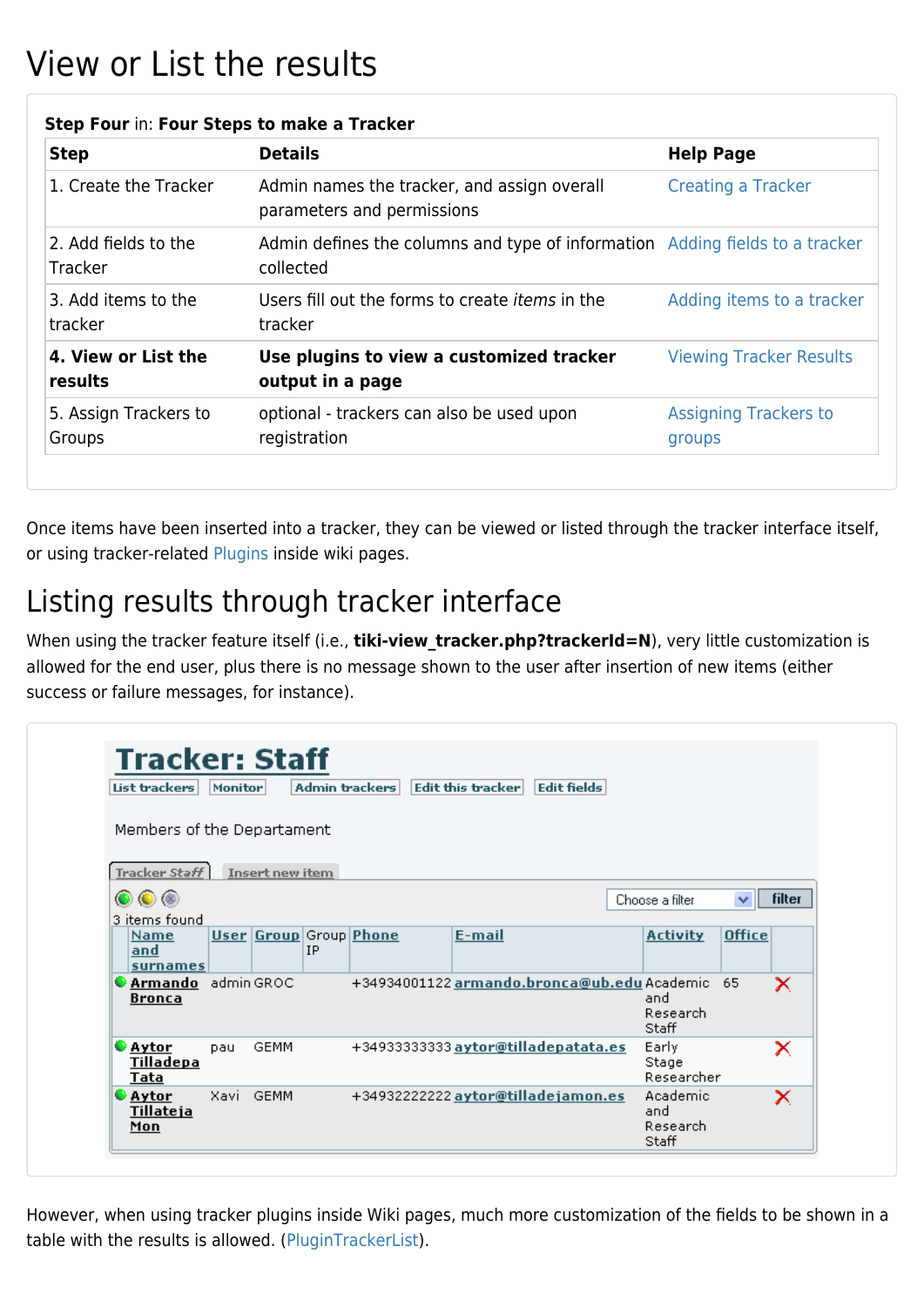## Listing results through Wiki plugins

You can list all items in a tracker, allow a user to select which filters he/she wants to use to have a selection of items shown, or show users a pre-made selection of items in the tracker.

## 1. PluginTrackerList to list all

In order to list all items in tracker 2 (Staff) you can use something like:

```
! All Staff (alphabetical)
^{TRACKERLIST(trackerId=>2,fields=>5:11:30:41, showtitle=>n, showlinks=>y,
showdesc=>n, showinitials=>n, showstatus=>n)}Notice{TRACKERLIST}^
```
This example, when inserted in a wiki page, would produce:

| <b>All Staff (alphabetical)</b>                               |  |                                                        |
|---------------------------------------------------------------|--|--------------------------------------------------------|
| Name and surnames Group Phone                                 |  | E-mail                                                 |
|                                                               |  | Armando Bronca GROC +34934001122 armando.bronca@ub.edu |
| Aytor Tilladepa Tata GEMM +34933333333 aytor@tilladepatata.es |  |                                                        |
| Aytor Tillateja Mon  GEMM +34932222222 aytor@tilladejamon.es  |  |                                                        |
|                                                               |  |                                                        |

## 2. PluginTrackerFilter to allow filtering for a user

Moreover, another Wiki Plugin can be added in order to allow the user to choose from a Wiki page which items and fields from that tracker want to see within that Wiki page. This can be achieved with the [PluginTrackerFilter:](https://doc.tiki.org/PluginTrackerFilter)

```
{TRACKERFILTER(filters=>5:11:12/d:30,action=>Find items, showtitle=>n,
showlinks=>y, showdesc=>n, showinitials=>n, showstatus=>n)}{TRACKERFILTER}
```
This other example would produce:

| Phone<br>$\odot$ Any<br>+34932222222<br>+34933333333<br>+34934001122<br>Contract type<br>  Anyl<br>ㅅ<br>Professor<br>Associate Professor<br>Assistant Professor<br>Visitor Professor<br>٧<br>E-mail<br>$\odot$ Any<br>armando.bronca@ub.edu<br>aytor@tilladejamon.es<br>aytor@tilladepatata.es | Name and surnames | $\odot$ Any<br>Armando Bronca<br>Aytor Tilladepa Tata<br>Aytor Tillateja Mon |
|------------------------------------------------------------------------------------------------------------------------------------------------------------------------------------------------------------------------------------------------------------------------------------------------|-------------------|------------------------------------------------------------------------------|
|                                                                                                                                                                                                                                                                                                |                   |                                                                              |
|                                                                                                                                                                                                                                                                                                |                   |                                                                              |
|                                                                                                                                                                                                                                                                                                |                   |                                                                              |